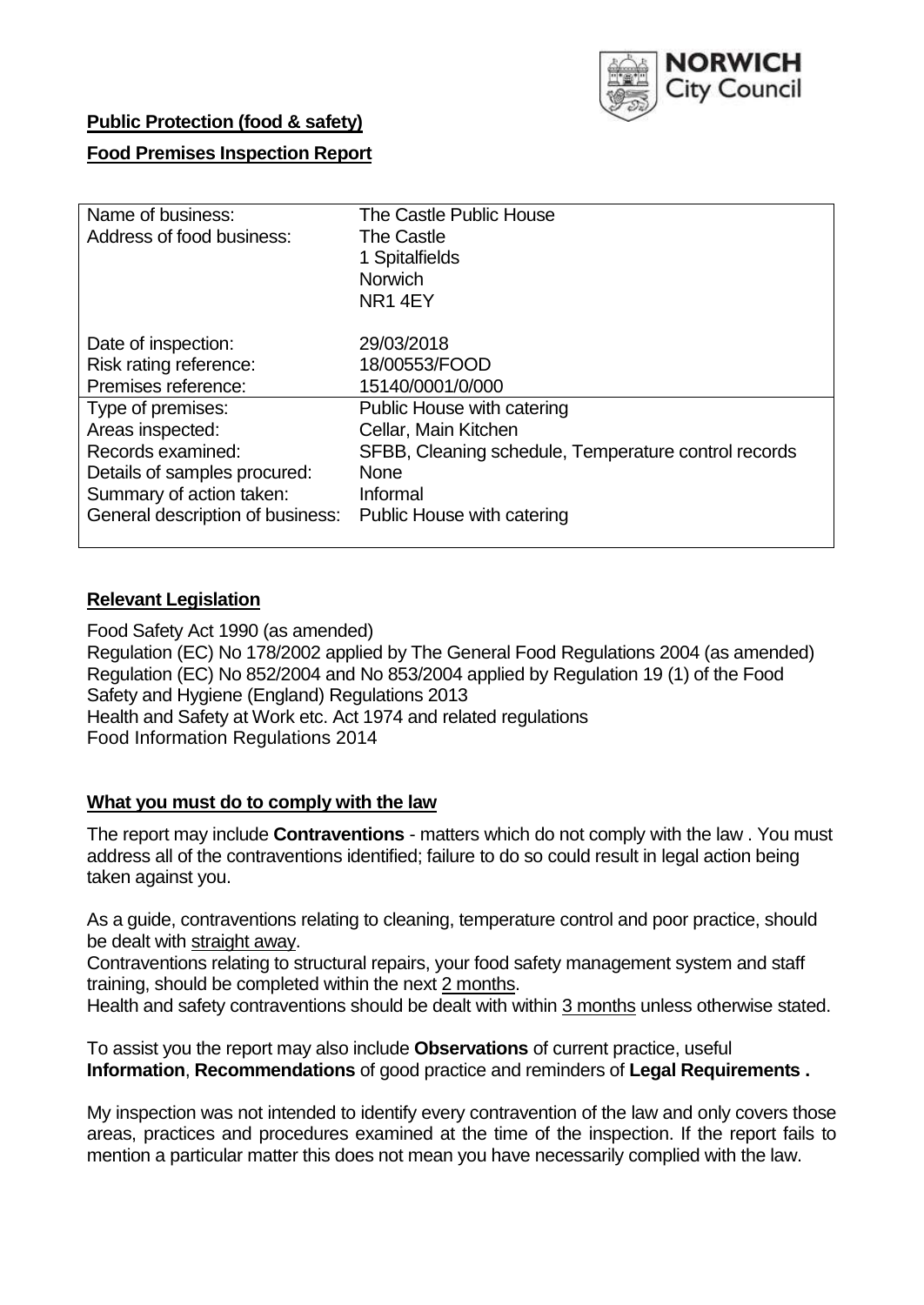# **FOOD SAFETY**

## **How we calculate your Food Hygiene Rating:**

The food safety section has been divided into the three areas which you are scored against for the hygiene rating: 1. food hygiene and safety procedures, 2. structural requirements and 3. confidence in management/control procedures. Each section begins with a summary of what was observed and the score you have been given. Details of how these scores combine to produce your overall food hygiene rating are shown in the table.

| <b>Compliance Area</b>                     |          |           |           | <b>You Score</b> |                |    |           |    |                 |  |  |
|--------------------------------------------|----------|-----------|-----------|------------------|----------------|----|-----------|----|-----------------|--|--|
| Food Hygiene and Safety                    |          |           |           | $\overline{0}$   | 5              | 10 | 15        | 20 | 25              |  |  |
| <b>Structure and Cleaning</b>              |          |           |           | $\Omega$         | 5.             | 10 | 15        | 20 | 25              |  |  |
| Confidence in management & control systems |          |           |           | $\Omega$         | 5              | 10 | 15        | 20 | 30 <sup>°</sup> |  |  |
|                                            |          |           |           |                  |                |    |           |    |                 |  |  |
| <b>Your Total score</b>                    | $0 - 15$ | <b>20</b> | $25 - 30$ |                  | $35 - 40$      |    | $45 - 50$ |    | > 50            |  |  |
| <b>Your Worst score</b>                    | 5.       | 10        | 10        |                  | 15             |    | 20        |    | $\blacksquare$  |  |  |
|                                            |          |           |           |                  |                |    |           |    |                 |  |  |
| <b>Your Rating is</b>                      | 5        |           |           | 3                | $\overline{2}$ |    |           |    | $\Omega$        |  |  |

Your Food Hygiene Rating is 4 - a good standard

# **1. Food Hygiene and Safety**

Food hygiene standards are high. You demonstrated a very good standard of compliance with legal requirements. You have safe food handling practices and procedures and all the necessary control measures to prevent cross-contamination are in place. Some minor contraventions require your attention. **(Score 5)**

000040

## Contamination risks

**Recommendation** Chopping/cutting boards were being stored directly touching. Chopping/cutting boards must be stored in a rack properly divided to stop cross-contamination and to allow aeration

**Observation I** was pleased you could demonstrate effective E.coli 0157 control through the complete separation of raw and ready-to-eat food, the correct use of wash-hand basins and thorough handwashing, having dedicated equipment (including complex equipment) for raw and ready-to-eat foods, through 2-stage cleaning and the correct use of sanitisers, and by controling the risks posed by soily vegetables.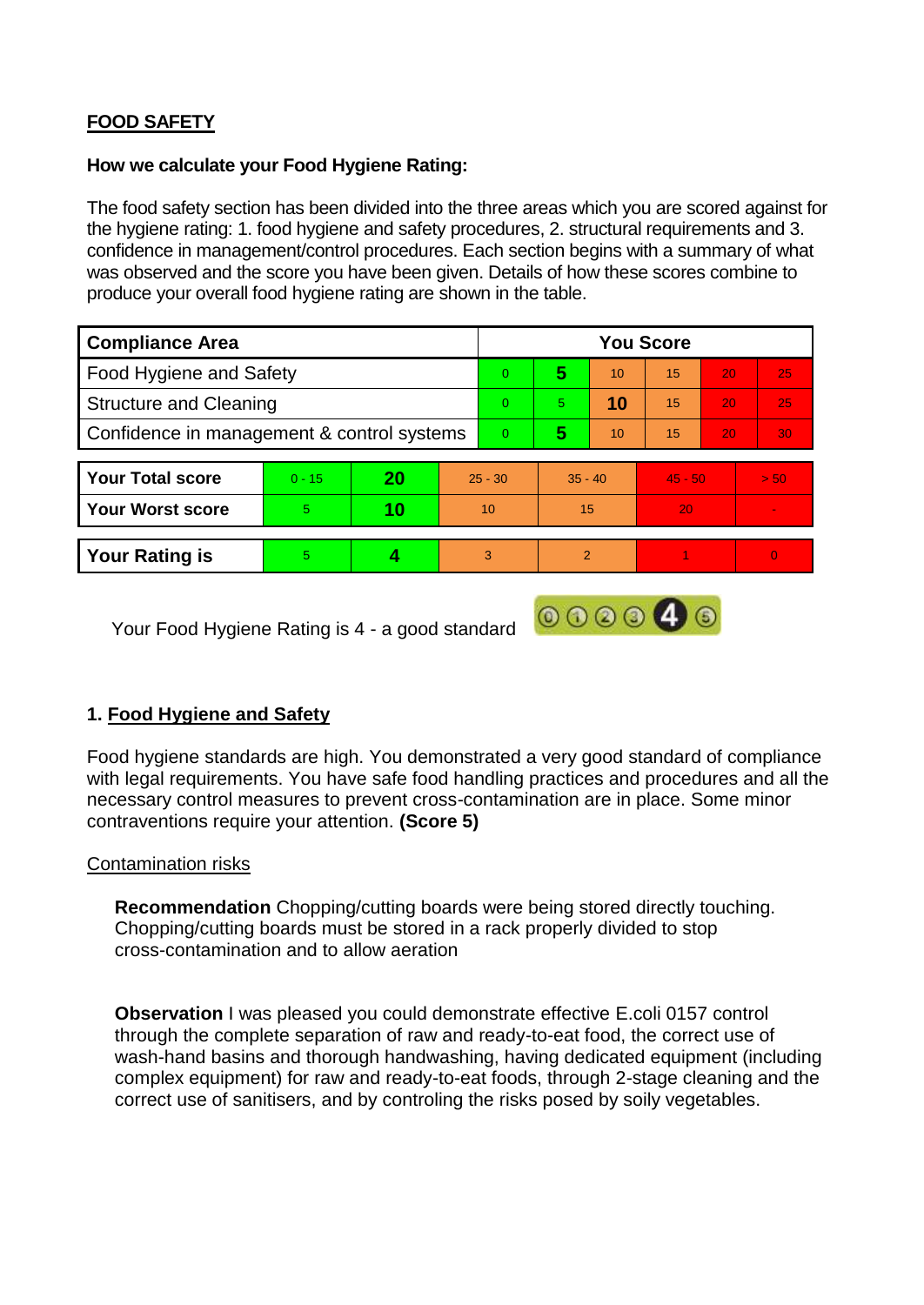#### Hand-washing

**Observation** Hand washing was managed well and wash-hand basins were well stocked with hand cleaning material.

#### Personal Hygiene

**Observation** I was pleased to see that standards of personal hygiene were high.

### Temperature Control

**Observation** I was pleased to see you were able to limit bacterial growth and/or survival by applying appropriate temperature controls at points critical to food safety and that you were diligently monitoring temperatures.

### Unfit food

**Contravention** The following food was unfit because it was past its use by date;

 two packets of baby leaf lettuce were beyond their 'use by' dates of 16/3 and the 21/3 (See photo below)

## Poor Practices

**Observation** The following matters represented poor practice and if allowed to continue may cause food to become contaminated or lead to its deterioration

there was no date label of when opened on the cheese slices in the fridge

**Recommendation** You should have a system to identify when open or prepared foods need to be used by or discarded, to ensure the food is fit for consumption. I recommend you apply labels which give a day or date that is 2 days after the day of production e.g. if food is opened on Monday it should be used by the end of Wednesday.

## **2. Structure and Cleaning**

The structure facilities and standard of cleaning and maintenance are of a generally satisfactory standard but there are some repairs and/or improvements which are required in order for you to comply with the law. Pest control and waste disposal provisions are adequate. The contraventions require your attention; although not critical to food safety they may become so if not addressed. **(Score 10)**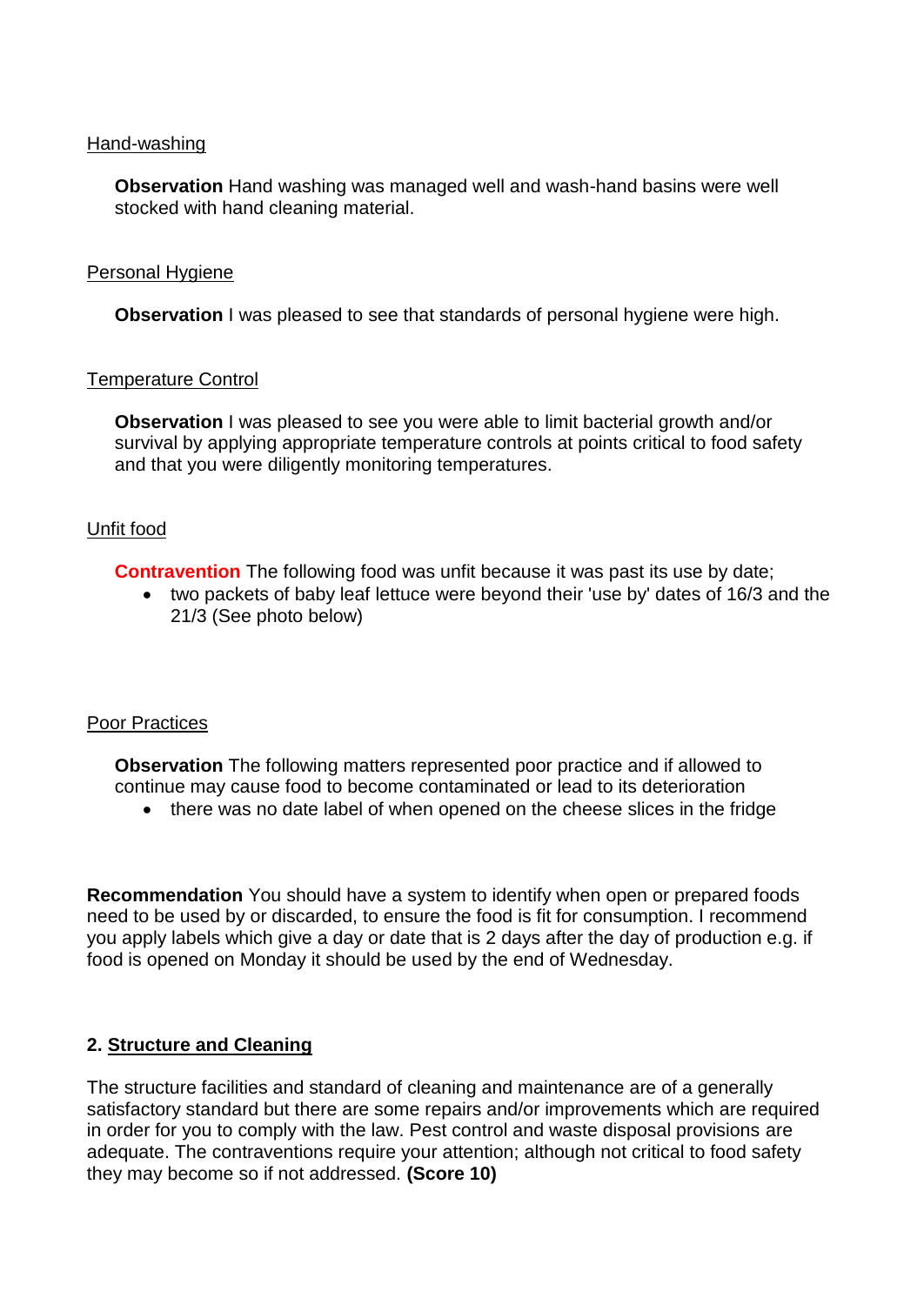## Cleaning of Structure

**Contravention** The following structural items were dirty and require more frequent and thorough cleaning:

cobwebs were seen to the skylight

## Cleaning of Equipment and Food Contact Surfaces

**Contravention** The following surfaces and equipment in contact with food were dirty and/or could not be cleaned and require cleaning or discarding:

- the lid to the mayonnaise in the fridge
- interior rim to the top to the freezer
- the seals to the under counter freezer
- the stainless steel shelf to the washing up sink
- the seals to the fridge storing milk and cream in the bar
- soap dispenser in the WC

## Cleaning Chemicals / Materials / Equipment and Methods

**Observation** I was pleased to see that the premises was kept clean and that your cleaning materials, methods and equipment were able to minimise the spread of harmful bacteria between surfaces.

#### **Maintenance**

**Contravention** The following items had not been suitably maintained and must be repaired or replaced:

- rear door to the kitchen was constructed of bare wood. You need to seal/treat/paint the wood to leave a smooth impervious surface that can be easily cleaned
- flooring behind the bar (See photo below)
- wall in cellar had peeling paint to it (See photo below)
- split seals to the fridge in the bar (See photo above)
- split seals to the under counter freezer